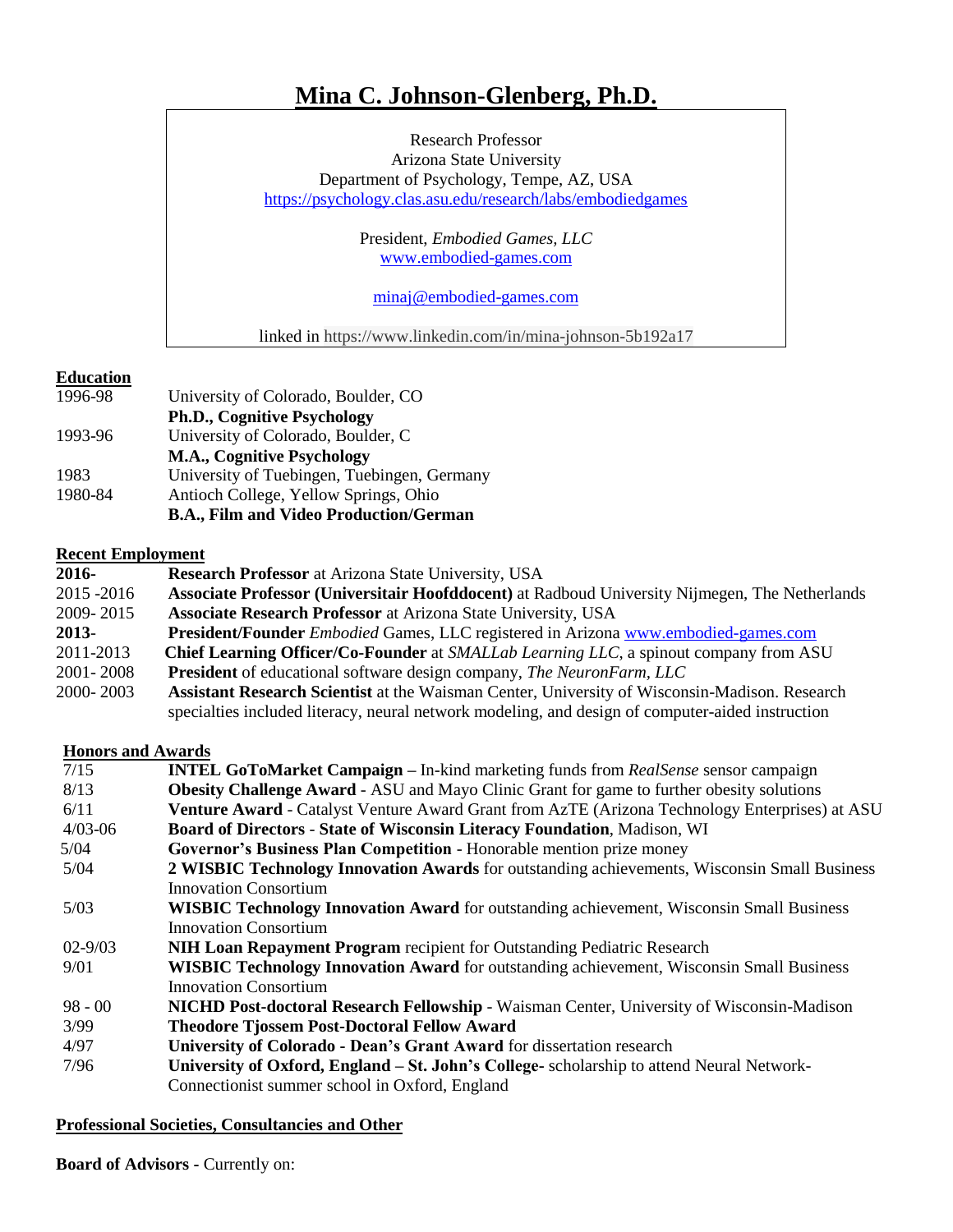# **Center for Gender Equity in Science and Technology** at ASU<https://cgest.asu.edu/>

- **Co-Author** Latest SRA Reading program (FLEX Literacy) from MacMillan McGraw-Hill (released January 2013) VR and STEM Education series for NetDragon, LTD (2017- ongoing)
- **Member-** American Educational Research Association (AERA) ARIEL-SIG, Special Interest Group - Applied Research in Virtual Environments for Learning Wisconsin Literacy Foundation (Board of Directors, Ex Officio) Society for the Scientific Study of Reading (SSSR)

# **Leadership and Review Experience**

**Chair - Future of Education in Virtual and Augmented Reality –** FEVAR Special Interest Group, Monthly meetup at ASU, 2017 onwards **-** <https://fevar.eventbrite.com/>

# **Consulting Editor,** *Journal of Educational Psychology***; frequent reviews for the journals** *Games for Health Journal; Frontiers in Psychology*

**Arizona State University OKED Leadership Academy** – Nomination required

**Ex-Chair - ASU Provost's Committee on Excellence in Digital Teaching and Learning**

**National Institutes of Health (NIH) - Multiple Review Panels for SBIR** (Small Business Innovative Research) Awards

**NSF (National Science Foundation) Review panels**

**SIIA (Software and Information Industry Association) CODiE Awards** judge multiple years

# **Selected Publications**

- M.C. Johnson-Glenberg, (2018). Immersive VR and education: Embodied design principles that include gesture and hand controls*. Frontiers in Robotics and AI*, 5, 81. Open source <https://doi.org/10.3389/frobt.2018.00081>
- Poppelaars, A., Scholten, H., Granic, I, Veling, H., Johnson-Glenberg, M.C., & Luijten, M. (2018). When winning is losing: A randomized controlled trial testing a video game to train food-specific inhibitory control. *Appetite*, 129, 143-154. [https://doi.org/10.1016/j.appet.2018.06.039.](https://doi.org/10.1016/j.appet.2018.06.039) [\(http://www.sciencedirect.com/science/article/pii/S0195666317317592\)](http://www.sciencedirect.com/science/article/pii/S0195666317317592)
- Hermans, R.C. J, van den Broek, N., Nederkoorn, C., Otten, R., Ruiter, E.L.M., & Johnson-Glenberg, M. C. (2018). Feed the Alien! The effects of a nutrition instruction game on children's nutritional knowledge and food intake. Games for Health Journal, 7, 3, 164-174.
- Johnson-Glenberg, M. C. (2017). Embodied education in mixed and mediated realities: Principles for content design. Chapter in D. Liu, C. Dede, and R. Richards (Eds.), *Virtual, Augmented, and Mixed Realities in Education.*  Series: New Frontiers of Educational Research, Springer, Verlag. ISBN 978-981-10-5490-7.
- Johnson-Glenberg, M. C., & Megowan-Romanowicz, C. (2017). Embodied science and mixed reality: How gesture and motion capture affect physics education. *Cognitive Research: Practices and Implications.* 2, 24. 10.1186/s41235- 017-0060-9. <https://cognitiveresearchjournal.springeropen.com/articles/10.1186/s41235-017-0060-9>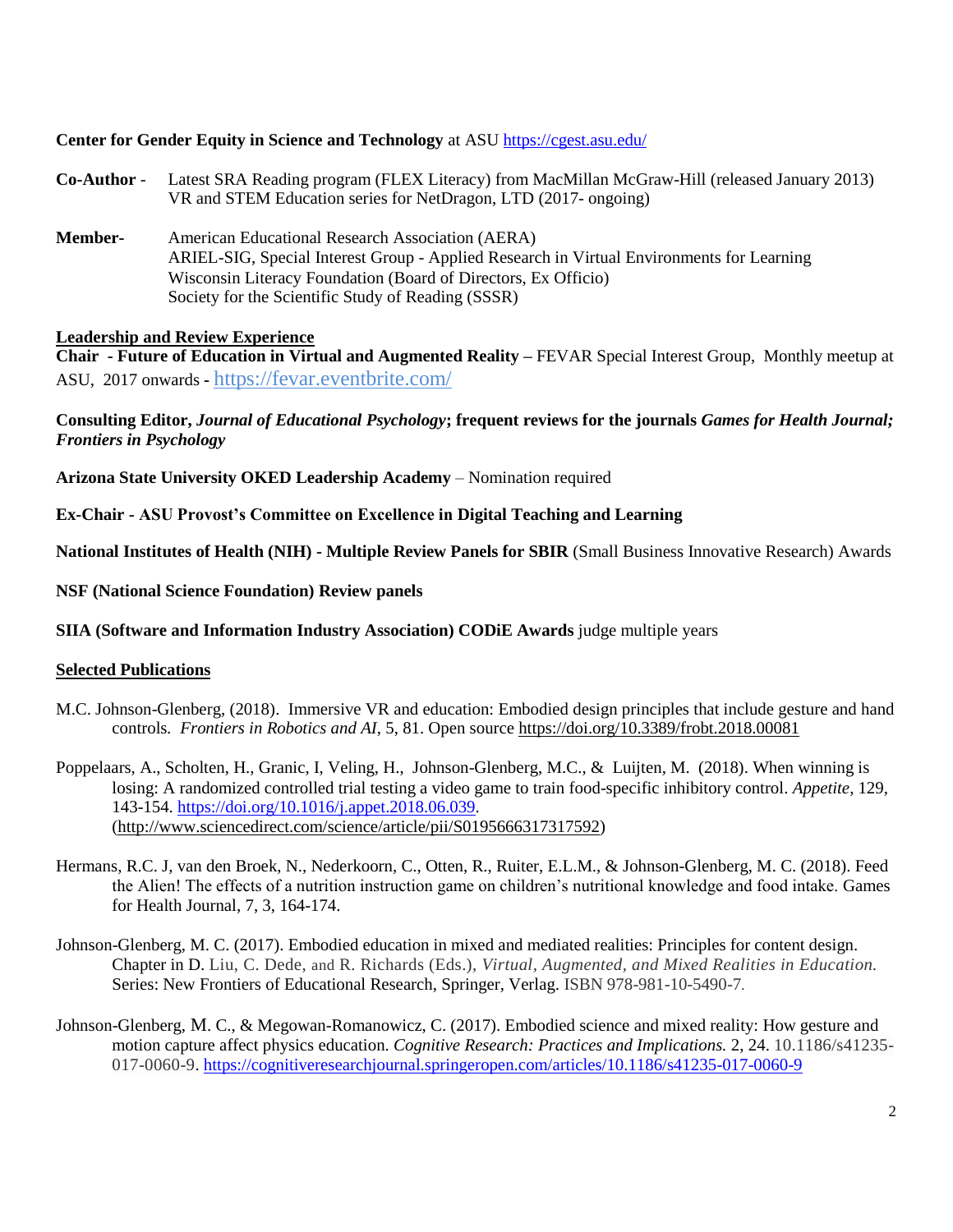- Badilla, M.G., Johnson-Glenberg, M. C., Galindo, J., Revuelta, F., & Pedrera, I. (2017, June). *Promoting nutrition with videogames as a support of science education curriculum*. International Workshop on Gamification and Games for Learning. Gamilearn 2017, Tenerife, Spain.
- Johnson-Glenberg, M. C. Birchfield, D., Megowan-Romanowicz, C. & Savio-Ramos, C. (2016). Effects of embodied learning and digital platform on the retention of physics content: Centripetal force. *Frontiers in Psychology*. <http://dx.doi.org/10.3389/fpsyg.2016.01819>OpenSource.
- Johnson-Glenberg, M. C., Birchfield, D., Megowan-Romanowicz, C., & Snow, E. L. (2015). If the gear fits, spin it! Embodied education and in-game assessments*. International Journal of Gaming and Computer-based Simulations. 7, 4*.
- Johnson-Glenberg, M.C., Savio-Ramos, C., & Henry, H. (2014). "Alien Health": A Nutrition Instruction Exergame using the *Kinect* Sensor. *Games for Health Journal*. Open Access. <http://online.liebertpub.com/doi/pdfplus/10.1089/g4h.2013.0094>
- Johnson-Glenberg, M. C., Savio-Ramos, C., Perkins, K.K., Moore, E.B., Robb Lindgren, R., Clark, D., Brady, C., Sengupta, P., Martinez-Garza, M., Killingsworth, S., Adams, D., Gaydos, M., Barany, A., & Squire, K. (2014). Science Sims and Games: Best Design Practices and Fave Flops. *Proceedings from the International Conference of the Learning Sciences (ICLS): Learning and becoming in practice,* Boulder, CO. 3, 1201-1202. June 2014.
- Johnson-Glenberg, M. C. (2014). Embodied Cognition for Education. In Denis, P. (Ed*.) Encyclopedia of Educational Theory and Philosophy*. Sage Publications.
- Johnson-Glenberg, M. C., Birchfield, D. A., Tolentino, L., & Koziupa, T. (2013).Collaborative Embodied Learning in Mixed Reality Motion-Capture Environments: Two Science Studies*. Journal of Educational Psychology.* 106, 1, 86-104. doi: 10.1037/a0034008
- Lindgren, R. & Johnson-Glenberg, M. C. (2013). Emboldened by Embodiment: Six Precepts regarding the Future of Embodied Learning and Mixed Reality Technologies. *Educational Researcher.* 42, 8, 445- 452. doi: 10.3102/0013189X13511661
- Johnson-Glenberg. M. C., & Hekler, E. (2013). Alien health game: An embodied, exergame to instruct in nutrition and *MyPlate* . *Games for Health Journal: Research, Development, and Clinical Applications,* 2, 6, 354-361. http://online.liebertpub.com/doi/full/10.1089/g4h.2013.0057. doi: 10.1089/g4h.2013.0057.
- Johnson-Glenberg, M. C., & the EGL Lab Group. (2013). Using motion sensing for learning: A serious nutrition game. In R. Shumaker (Ed.): Human Computers and Interactions International *VAMR/HCII 2013, Part II,* LNCS 8022, . 380–389. Springer-Verlag Berlin Heidelberg.
- Johnson-Glenberg, M.C. (2012). [What is Learning in a Mixed Reality Environment and What Does an "Embodied](http://arvelsig.wordpress.com/2012/11/05/what-is-learning-in-a-mixed-reality-environment-and-what-does-an-embodied-lesson-mean/)  [Lesson" mean.](http://arvelsig.wordpress.com/2012/11/05/what-is-learning-in-a-mixed-reality-environment-and-what-does-an-embodied-lesson-mean/) November, 2012. ARIELSig, Special Augmented Reality Group at AERA. Supernews.
- Cohen, T., Portiz, P., Kahol, K., MacKenzie, J. Olson, C., Johnson-Glenberg, M., & Patel, V. (2012). Avatar–Based Simulation in the Evaluation of Diagnosis & Management of Mental Health. Disorders in Primary Care. *Journal of Biomedical Informatics*. doi: 10.1016/j.jbi.2012.07.009
- Abrahamson, D., Black, J. B., DeLiema, D. J., Enyedy, N., Hoyer, D., Fadjo, C. L., Gutiérrez, J. F., Martin, H. T., Petrick, C. J., Steen, F. F., Trninic, D. Johnson-Glenberg, M. C. (2012). In D. Abrahamson (Chair & Organizer). You're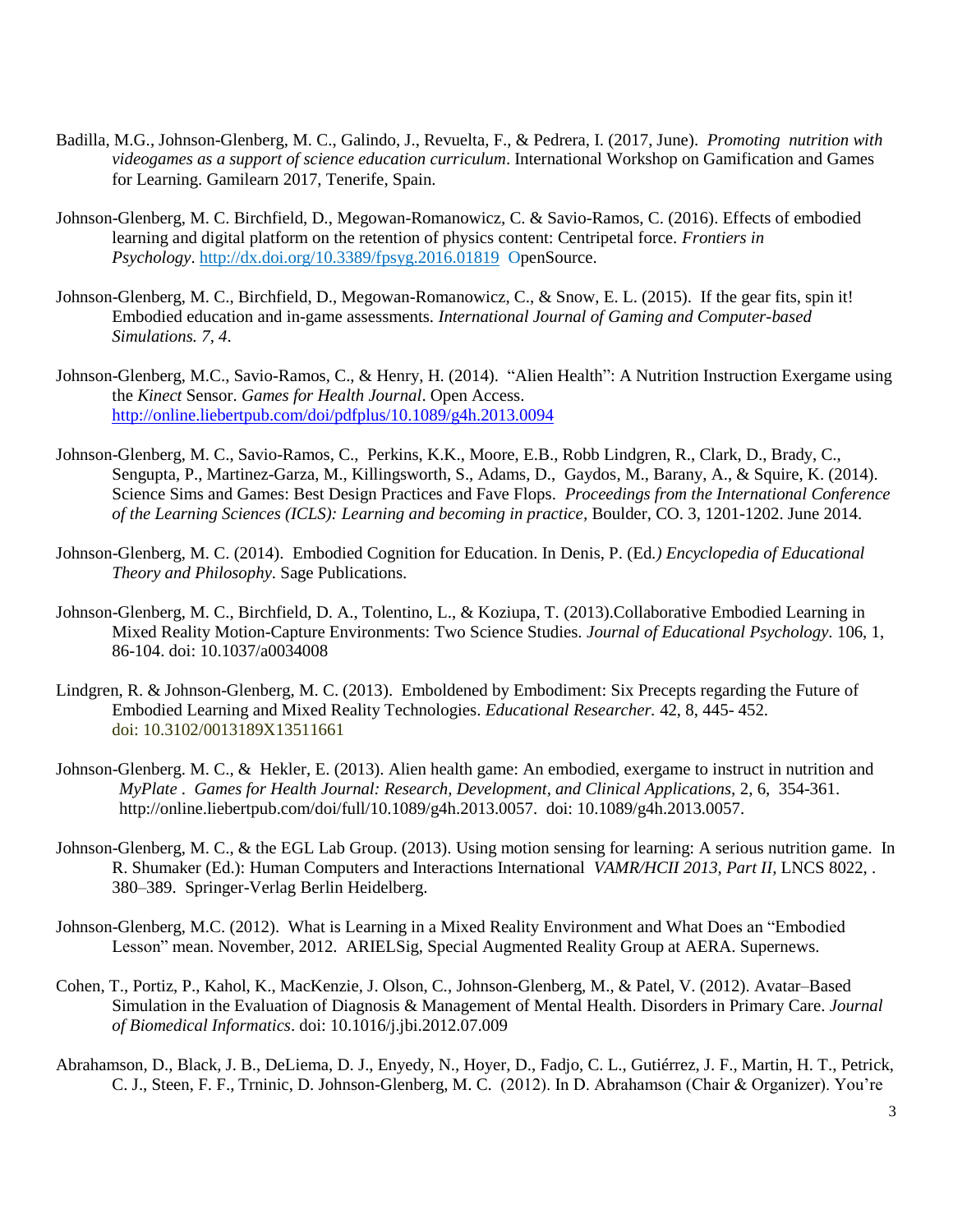it! Body, action, and object in STEM learning. *Proceedings of the International Conference of the Learning Sciences: Future of Learning (ICLS)* (Vol. 1, pp. 283-290). Sydney: University of Sydney / ISLS.

- Johnson-Glenberg, M. C., Birchfield, D., Koziupa, T., Savio-Ramos, C. & Cruse , J. (July, 2012). *Seeing It versus Doing It: Lessons from Mixed Reality STEM Education. Proceedings of the International Conference for the Learning Sciences (ICLS),* 2, Sydney, Australia.
- Johnson Glenberg, M.,C. & Cruse, J. (June, 2012) Serious Games in Technology-enabled Embodied Learning Environments: Two Games for Health with the Kinect. *Proceedings from Games Learning and Society (GLS).* Madison, WI.
- Johnson-Glenberg, M. C. & the EGL Group (Embodied Games for Learning). (April, 2012). Learning in the K-12 Classroom: a Taxonomy. Symposium and Proceedings from the Annual Conference of the *American Education Research Association (AERA*), Vancouver, British Columbia.
- Johnson-Glenberg, M. C., Koziupa, T., Birchfield, D. & Li, K., (2011). Games for Learning in Embodied Mixed-Reality Environments: Principles and Results. *Proceedings for Games, Learning, and Society Conference*, Madison, WI.
- Johnson-Glenberg, M. C., Birchfield, D., Savvides, P., & Megowan-Romanowicz, C. (2011). Semi-virtual Embodied Learning – Real World STEM Assessment. In L. Annetta & S. Bronack (eds.) *Serious Educational Game Assessment: Practical Methods and Models for Educational Games, Simulations and Virtual Worlds*. pp. 241-258. Rotterdam: Sense Publications.
- Birchfield, D., & Johnson-Glenberg, M. C. (2010). A next gen Interface for embodied learning: *SMALLab* and the geological layer cake*. International Journal of Gaming and Computer-mediated Simulation*, *2*, 1, 49-58.
- Johnson-Glenberg, M. C. (2010). Embedded Formative e-Assessment: Who Benefits, Who Falters? *Educational Media International*, 47, 2, 153-171.
- Birchfield, D., Campana, E., Hatton, S., Johnson-Glenberg, M., Kelliher, A., Olson, L., Martinez, C. Savvides, P. & Tolentino, L. (2009). [Embodied and mediated learning in SMALLab: A student-centered mixed-reality](http://www.experts.scival.com/asu/pubDetail.asp?t=pm&id=73049088677&n=David+A+Birchfield&u_id=733)  [environment.](http://www.experts.scival.com/asu/pubDetail.asp?t=pm&id=73049088677&n=David+A+Birchfield&u_id=733) *ACM SIGGRAPH Emerging Technologies, SIGGRAPH*.
- Johnson-Glenberg, M. C., Birchfield, D., & Uysal, S. (2009). *SMALLab*: Virtual Geology Studies using Embodied Learning with Motion, Sound, and Graphics. *Educational Media International, 46*, 4, 267-280*.*
- Johnson-Glenberg, M. C., Birchfield, D., Megowan-Romanowicz, C., Tolentino, L., & Martinez, C. (2009). [Embodied](http://ijlm.net/knowinganddoing/10.1162/ijlm.2009.0017)  [Games, Next Gen Interfaces, and Assessment of High School Physics.](http://ijlm.net/knowinganddoing/10.1162/ijlm.2009.0017) *International Journal of Learning and Media*,1, 2. Access at <http://ijlm.net/node/12813>
- Tolentino, L., Birchfield, D., Megowan-Romanowicz, C., Johnson-Glenberg, M. C., Kelliher, A., & Martinez, C. (2009). Teaching and learning in the mixed-reality science classroom. *Journal of Science Education and Technology. 18, 6*, 501-517. doi: 10.1007/s10956-009-9166
- Buckley, S., & Johnson-Glenberg, M. C. (2008). Increasing literacy learning for individuals with Down syndrome and fragile X syndrome. In S.F. Warren & M.E. Fey (Series Eds.) & J.E. Roberts, R.S. Chapman, & S.F. Warren (Vol. Eds*.), Communication and language intervention series: Speech and language development and intervention in Down syndrome and fragile X syndrome* (pp. 233-254). Baltimore: Paul H. Brookes Publishing Co.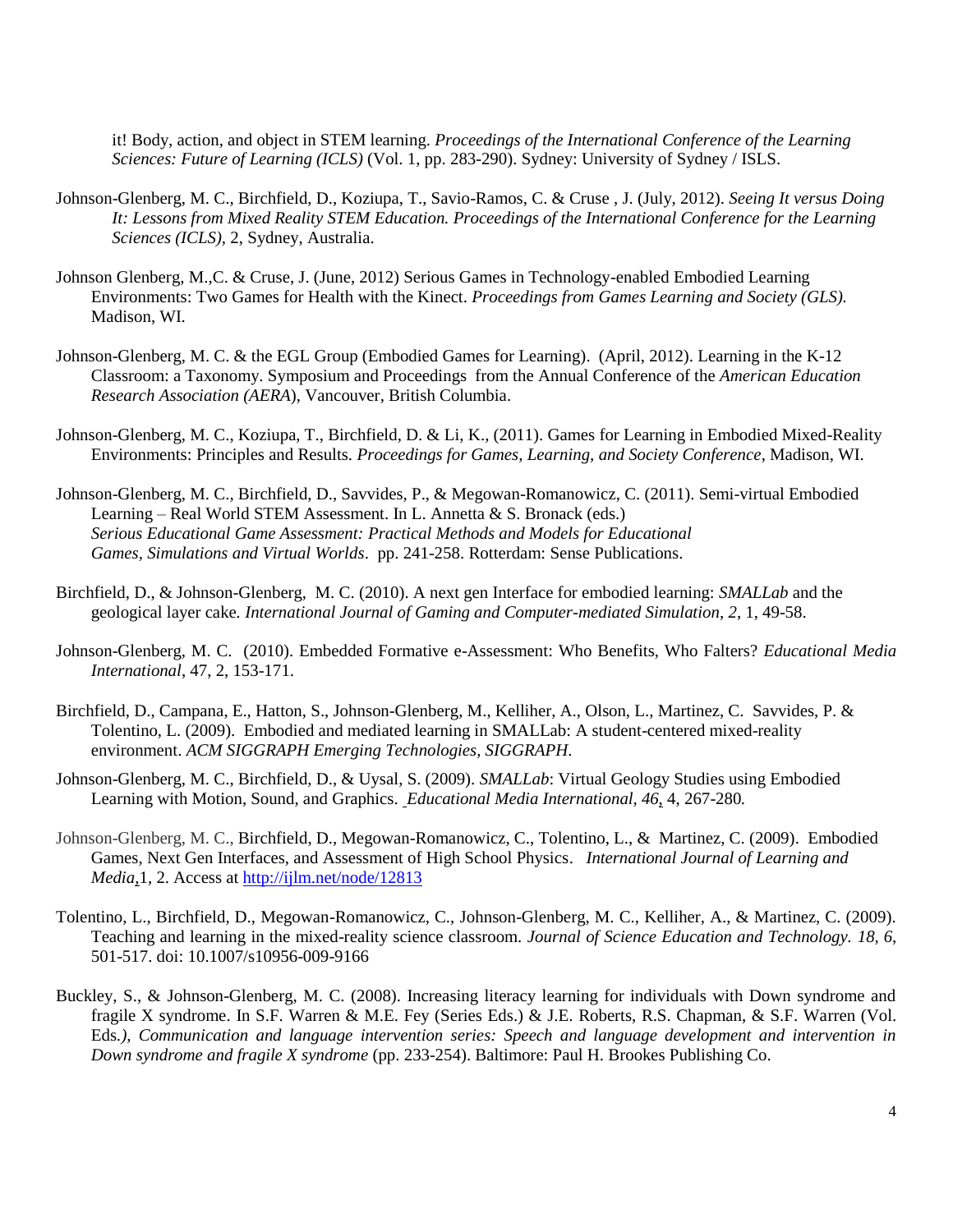- Johnson-Glenberg, M. C. (2007b). Web-based Reading Comprehension Instruction: Three studies of 3D-Readers. In D. McNamara (ed.) *Reading Comprehension Strategies: Theory, Interventions, and Technologies.* Mahwah, New Jersey: Lawrence Erlbaum Publishers.
- Johnson-Glenberg, M. C. (2005) Web-based training of metacognitive strategies for text comprehension: Focus on poor comprehenders. *Reading and Writing: An Interdisciplinary Journal. 18:1 - 33,* 755-786.
- Johnson-Glenberg, M. C., & Chapman, R. S. (2004). Predictors of parent-child linguistic tuning and label requests during play: A comparison between children who are typically developing and individuals with Down syndrome. *Journal of Intellectual Disabilities Research,* 48, 3, 225-238.
- Johnson-Glenberg, M. C. (2000). Training reading comprehension in adequate decoders/poor comprehenders: Verbal vs. visual strategies. *Journal of Educational Psychology,* 92, 4, 772-782.
- Glenberg, A.M., Robertson, D.A., Jansen, J.L., & Johnson-Glenberg, M. C. (1999) Not propositions. *Journal of Cognitive Systems Research,* 1, 1-15.
- Wise B. K., Olson, R.K., Ring, J., & Johnson, M. C. (1997). Computer-based remedial training in phoneme awareness and phonological decoding: Effects on post-training development of word recognition. *Scientific Studies of Reading,*  1, 3, 235-253.

#### **Other: Selected Invited Addresses, Blogs, Workshops**

- Johnson-Glenberg, M. C. (2018, April). Design guidelines for VR with hand controls. CAVES consortium at Clemsom University. Clemson, S.C.
- Johnson-Glenberg, M. C. (2017, September). Emerging Embodied Technologies and VR for Learning at EARLI (European Association for research on Learning and Instruction). Symposium called *Motivation, Affect, and Body in Instructional Design*. Tampere, Finland.
- Johnson-Glenberg, M.C. (January, 2017). Embodied Science Guidelines. Presented at Harvard workshop on Virtual Reality and Education. Presenter and chapter to be published Spring of 2017. Cambridge, MA.
- Johnson-Glenberg, M.C. (December, 2016). "Platform effects of viewing various formats including IMAX". Presented at stakeholder *grant meeting at Pacific Science Center (NSF AISL*). Seattle, WA.

Johnson-Glenberg, M.C. (June, 2016). Knowledge Acquisition using the Body in VR Environments. Presented at conference called *Corps, Cognition, and Connaissances.* Sorbonne University, Paris, France. <http://kinesthesie.canalblog.com/archives/2016/10/21/34466713.html>

Games for Health European Conference. (November, 2015). Nutrition Knowledge Change from an Embodied *Kinect* Game: *Alien Health*". Utrecht, The Netherlands.

**Larger Research Grants** Dr. Johnson Glenberg has been the PI (or co-PI) on over \$8,300,000 in grant funds.

#### **Current:**

Amazon Adventure: IMAX Movie and Computer Game as Assessment NSF AISL Project Period  $1/2016 - 12/2018$  Role: Co-PI National Science Foundation **Funding Amount \$3,000,000**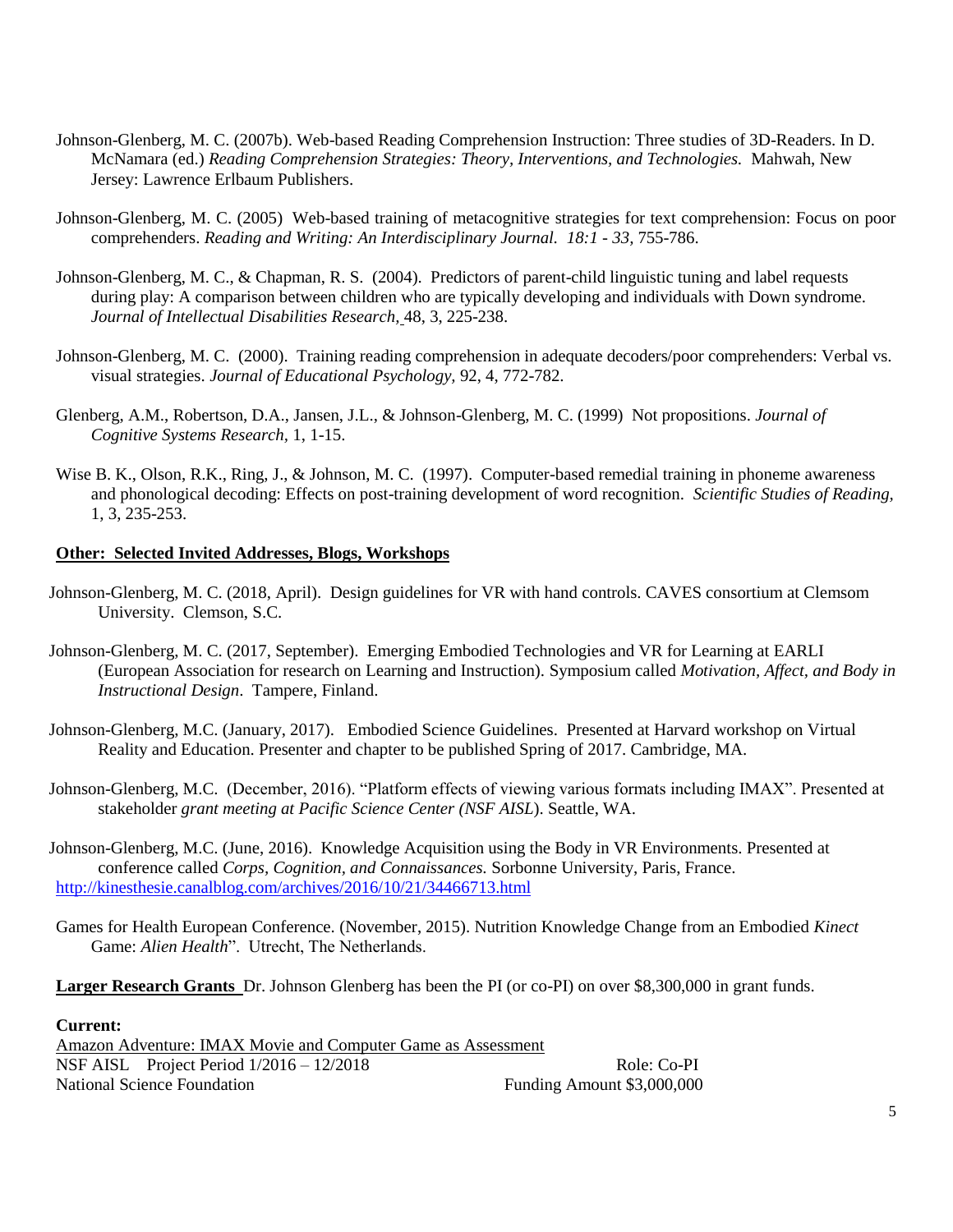Advancing Informal STEM Learning mechanism. In charge of creating a natural selection game that will serve as an assessment and standalone game in museums/schools.

# **Past Grants:**

Embodied STEM learning across technology-based learning environments Role: PI NSF DR K-12 Grant. Project Period: July 2010 – 2016 (NCE) National Science Foundation Funding Amount: \$2,526,000 This study addresses two central research questions: 1) how are knowledge gains impacted by the degree of embodiment designed into technology-based learning environments, and 2) to what extent do the affordances of the different environments constrain or support embodied learning of STEM topics.

#### Obesity Challenge Award Role: PI

ASU Internal Grant from Obesity Solutions Office Funding Amount \$12,000 We will create an innovative exer-game for youth at risk – teaching them about nutrition and healthy food choices in an inspiring game using the Microsoft *Kinect* skeletal tracking sensor. July 2013-2014

EDUCAUSE: Next Generation Learning Challenges Grant, Gates Foundation Role: PI Wave II. *STEM Learning with Embodied Content* Project period: July 2011 – September 2012 Funding Amount \$500,000 Dr. Johnson led the design team and created all assessments on a motion capture tech study using the *KINECT* to instruct middle school students in simple machines (Gears and Levers).

MacArthur Foundation Digital Media Award Role: Co-PI 8/2008 – 7/2010 Funding Amount \$300,000. *Situated Multimedia Arts and Language Learning (SMALLab).* Researching efficacy of Mixed Reality learning system on STEM content in high school settings.

Department of Education, National Institute for Student Achievement, C and A. Role*:* PI 11/ 2004 - 2006. Phase II Funding Amount \$750,000 *Training the Tutors: e-modules*. SBIR (Small Business Innovative Research) Duties included creating and overseeing the design and deployment of a suite of modules to train literacy volunteers who work with at-risk readers. Several publications resulted addressing issues of interactivity and quizzes.

National Institute of Child Health and Human Development at NIH.

SBIR (Small Business Innovative Research) Phase II Role: PI July 2003 through March 2005 Funding Amount \$880,000

*3D-Readers: Software for Training Reading Comprehension*.

Created the company the *NeuronFarm* to commercialize *3D-Readers* the Web-based software to teach at-risk middle school readers metacognitive reading strategies. Dr. Johnson-Glenberg's duties were those associated with being the President/CEO of a small hi-tech, educational software company - managing employees, editing all story and marketing content, business development, overseeing all financials, and legal issues, setting up in-school efficacy studies, pitching to angels, and analyzing all efficacy statistics.

National Institute of Child Health and Human Development (NICHD), MRDD, HD 39362-01A

RO3 Role: PI

June 2001 through May 2004 Funding Amount \$390,000

*Fragile X Working Memory: A Neural Network Model*. RO3 Grant. Duties included recruiting participants, designing measures, gathering data, and creating a computational model of working memory and literacy skills in individuals with fragile X syndrome (the most prevalent form of heritable mental retardation in the world).